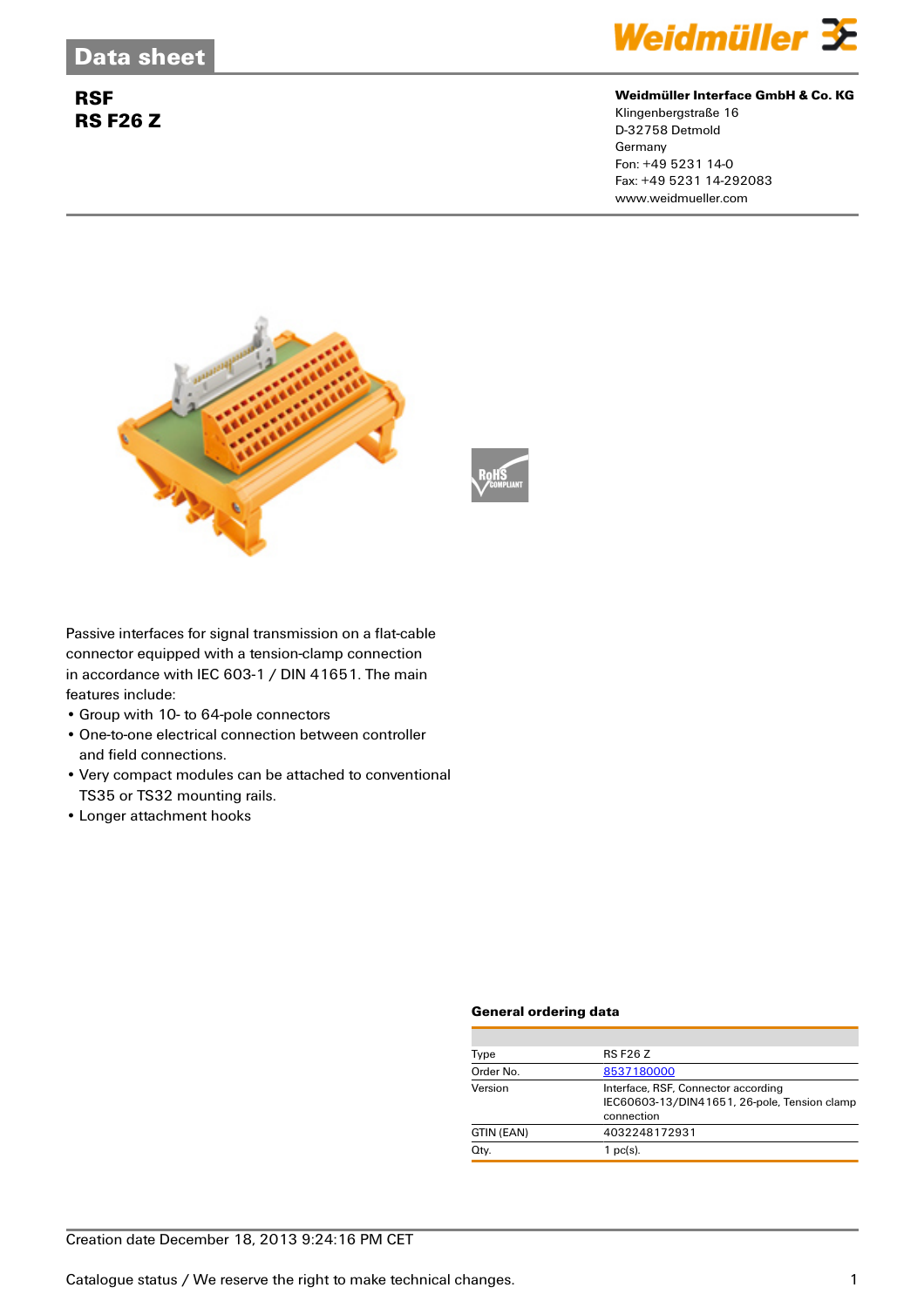## **RSF RS F26 Z**

# **Technical data**



### **Weidmüller Interface GmbH & Co. KG**

Klingenbergstraße 16 D-32758 Detmold Germany Fon: +49 5231 14-0 Fax: +49 5231 14-292083

| <b>Dimensions and weights</b>            |                                                                  |                                      |                       |
|------------------------------------------|------------------------------------------------------------------|--------------------------------------|-----------------------|
|                                          |                                                                  |                                      |                       |
| Length                                   | 80 mm                                                            | Width                                | 87 mm                 |
| Height                                   | 64 mm                                                            | Net weight                           | 105.02 g              |
| <b>Temperatures</b>                      |                                                                  |                                      |                       |
| Operating temperature                    | $0+55^{\circ}C$                                                  | Storage temperature                  | $-40+70$ °C           |
| <b>Connection Data</b>                   |                                                                  |                                      |                       |
|                                          |                                                                  |                                      |                       |
| Connection on control side               | Connector according<br>IEC60603-13/DIN41651                      | Number of poles (control side)       | 26-pole               |
| Connection (field side)                  | LM2NZF 5.08mm                                                    | Earthing                             | No                    |
| <b>Rating data</b>                       |                                                                  |                                      |                       |
| Rated voltage                            | 60 V AC / 75 V DC                                                | Rated current per connection         | 1 A                   |
| <b>Insulation coordination (EN50178)</b> |                                                                  |                                      |                       |
|                                          |                                                                  |                                      |                       |
| According to                             | <b>DIN EN 50178</b>                                              | Rated insulation voltage             | 100 V                 |
| Surge voltage category                   | $\mathbf{II}$                                                    | Pollution severity level             | $\overline{2}$        |
| Pulse voltage test (1,2/50µs)            | 0.8 kV                                                           |                                      |                       |
| <b>Connection field</b>                  |                                                                  |                                      |                       |
|                                          |                                                                  |                                      |                       |
| Type of connection                       | Tension clamp connection                                         | Clamping range, min.                 | $0.13 \text{ mm}^2$   |
| Clamping range, max.                     | $2.5$ mm <sup>2</sup>                                            | Solid, min. H05(07) V-U              | $0.2 \text{ mm}^2$    |
| Solid, max. H05(07) V-U                  | $2.5$ mm <sup>2</sup>                                            | Flexible, min. H05(07) V-K           | $0.2 \text{ mm}^2$    |
| Flexible, max. H05(07) V-K               | $1.5$ mm <sup>2</sup>                                            | Flexible with sleeve, max.           | $1.5$ mm <sup>2</sup> |
| Flexible with sleeve, min.               | $0.25$ mm <sup>2</sup>                                           | Sleeve with plastic collar, max.     | $1.5$ mm <sup>2</sup> |
| Min. wire cross-section, AWG [field]     | <b>AWG 24</b><br>$7.5 \text{ mm}$                                | Max. wire cross-section, AWG [field] | <b>AWG 14</b>         |
| Stripping length                         |                                                                  |                                      |                       |
| <b>Classifications</b>                   |                                                                  |                                      |                       |
| <b>ETIM 3.0</b>                          | EC001419                                                         | <b>UNSPSC</b>                        | 30-21-18-01           |
| eClass 5.1                               | 27-24-22-04                                                      | eClass 6.2                           | 27-24-22-04           |
| eClass 7.1                               | 27-24-22-04                                                      |                                      |                       |
| Product information                      |                                                                  |                                      |                       |
|                                          |                                                                  |                                      |                       |
| Descriptive text accessories             | Refer to the "Universal cables PAC-UNIV" section in this chapter |                                      |                       |
| <b>Approvals</b>                         |                                                                  |                                      |                       |
|                                          |                                                                  |                                      |                       |
| Approvals                                | $C_{\text{MES}_5}^{\text{USY}}$                                  |                                      |                       |
|                                          |                                                                  |                                      |                       |
| <b>ROHS</b>                              | Conform                                                          |                                      |                       |

Creation date December 18, 2013 9:24:16 PM CET